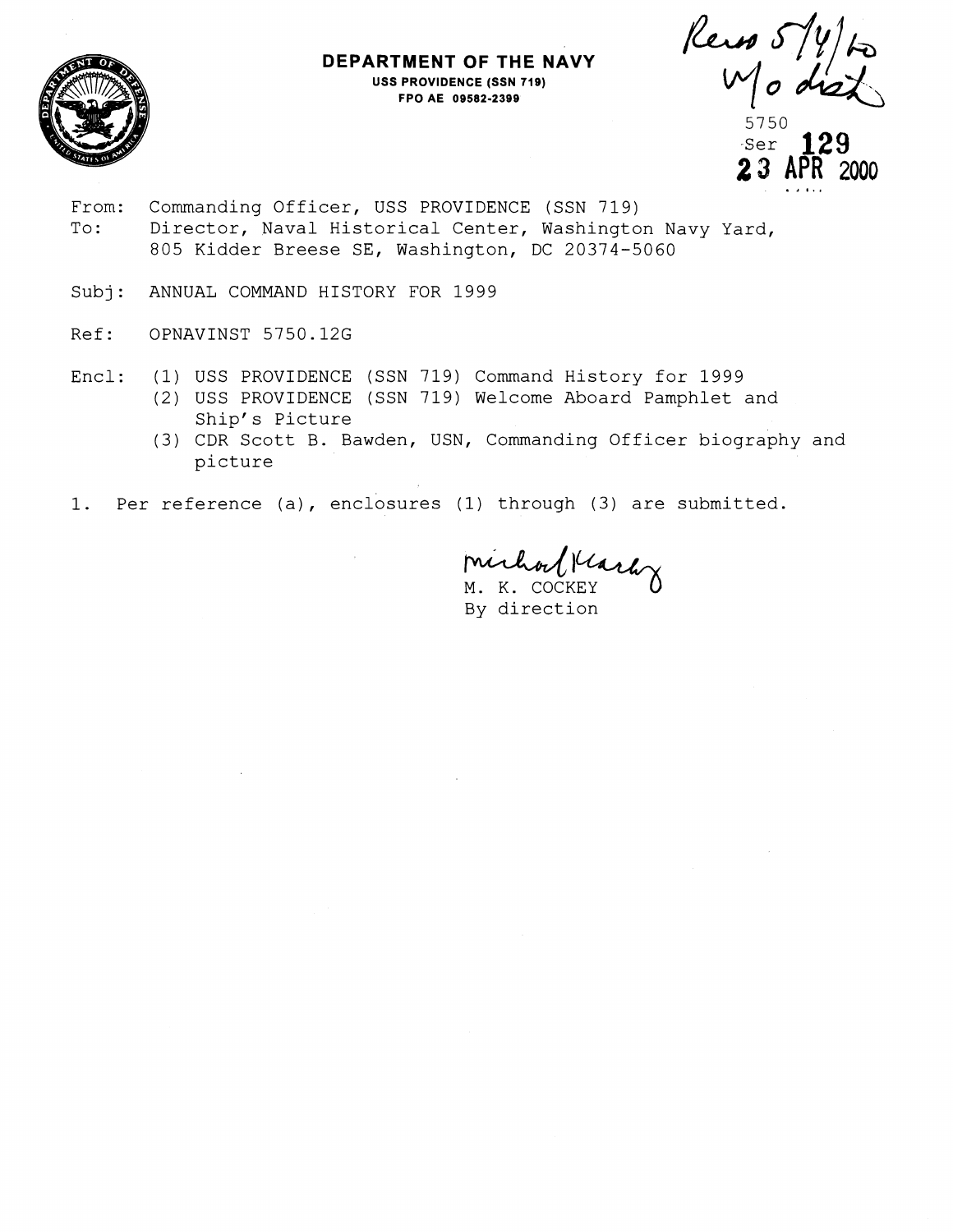## **USS PROVIDENCE (SSN 719) COMMAND HISTORY** - **<sup>1999</sup>**

COMMAND COMPOSITION AND ORGANIZATION: 1 January - 31 December 1999 Commander, Submarine Force, U.S. Atlantic Fleet: VADM E. P. GIAMBIASTANI Commander, Submarine Group 2: The RADM J. B. PADGETT, III Commander, Submarine Squadron 4: CAPT M. G. WILLIAMS, JR. Commanding Officer, USS PROVIDENCE (SSN 719) : 1 Jan - 10 Mar: CDR R. A. MEDLEY 11 Mar - 31 Dec: CDR S. B. BAWDEN

Homeported: Groton, Connecticut Unit Identification Code: 21029

CHRONOLOGY:

|                   |  | 04 Jan - 14 Feb     | Inport Groton, CT for Intermediate Maintenance<br>Activity (IMA) upkeep |
|-------------------|--|---------------------|-------------------------------------------------------------------------|
| 02 Feb            |  |                     | Nuclear Weapons Assessment                                              |
| $15$ Feb - 28 Feb |  |                     | Inport Groton, CT, Training                                             |
| $01$ Mar - 06 Mar |  |                     | Underway in Local Operating Areas for services.                         |
| 06 Mar - 17 Mar   |  |                     | Type Training Inport                                                    |
| 11 Mar            |  |                     | Change of Command                                                       |
| $18$ Mar - 27 Mar |  |                     | Underway for TORPEX with Dutch Submarine and                            |
|                   |  |                     | Tactical Readiness Evaluation (TRE) (AUTEC).                            |
|                   |  | 28 Mar - 01 Apr     | GreenGage III                                                           |
|                   |  | $02$ Apr - $05$ Apr | Port Call, Port Canaveral, FL                                           |
|                   |  | 06 Apr - 09 Apr     | Enroute Groton, CT                                                      |
|                   |  | 10 Apr - 23 May     | Inport Groton, CT for Fleet Maintenance Activity                        |
|                   |  |                     | (FMA) upkeep                                                            |
|                   |  | 24 May - 28 May     | Type training inport                                                    |
|                   |  | $02$ Jun - $04$ Jun | Refresher Training at sea                                               |
|                   |  | 05 Jun - 06 Jun     | Inport Groton, CT                                                       |
| $07$ Jun - 11 Jun |  |                     | Underway in Local Operating Areas for services                          |
| 12 Jun - 20 Jun   |  |                     | Chief of Naval Operations (CNO) OPS                                     |
| 21 Jun - 25 Jun   |  |                     | Underway in Local Operating Areas for services                          |
| 26 Jun - 27 Jun   |  |                     | Inport Groton, CT                                                       |
| $28$ Jun - 02 Jul |  |                     | INSURV (U/W 29-30 JUN)                                                  |
|                   |  | 03 Jul - 11 Jul     | Inport Groton, CT for Ship's Force upkeep                               |
|                   |  | $13$ Jul - $15$ Jul | Enroute to Port Canaveral, FL                                           |
|                   |  | 16 Jul - 18 Jul     | Port Call Port Canaveral, FL                                            |
|                   |  |                     |                                                                         |

Encl (1)